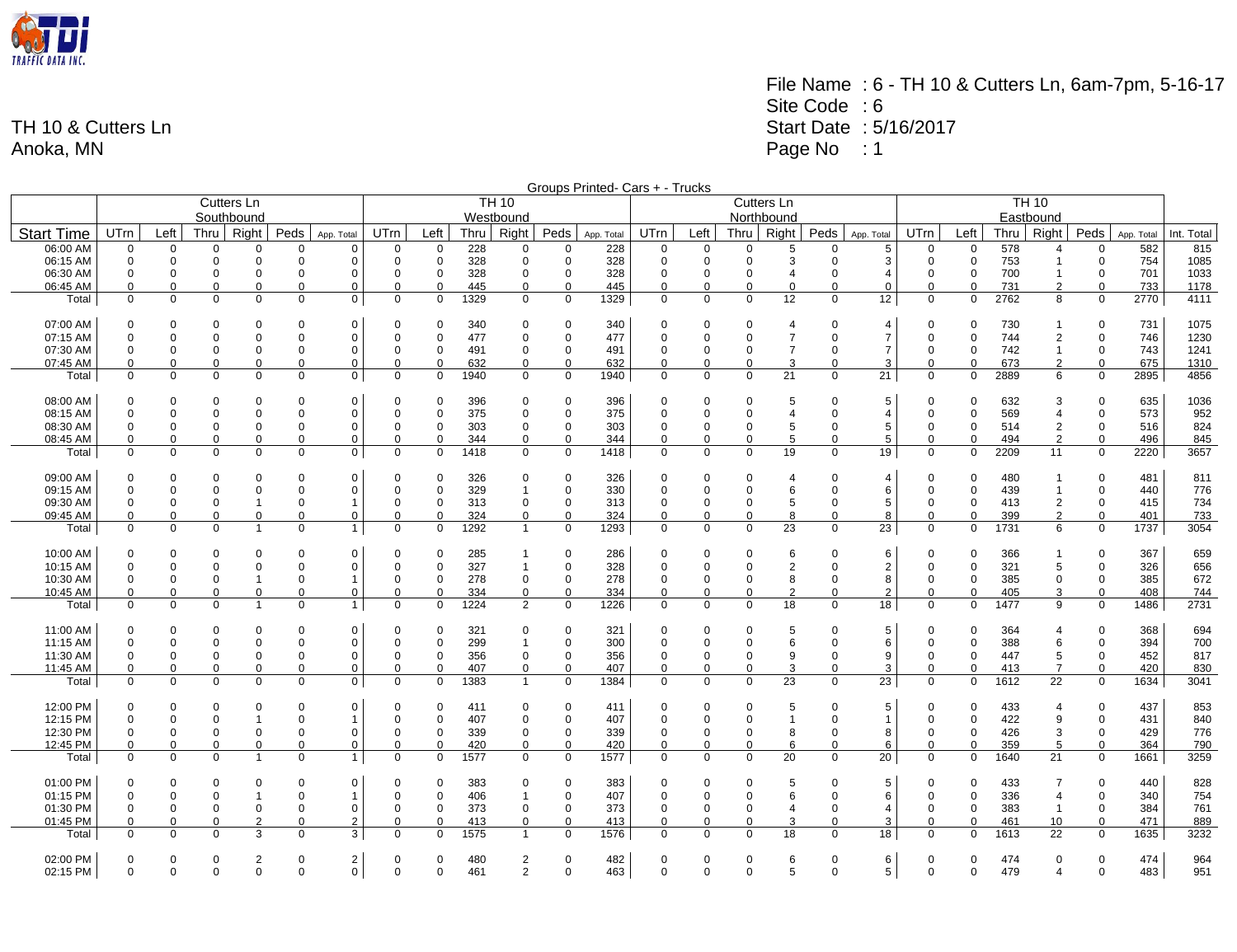

File Name : 6 - TH 10 & Cutters Ln, 6am-7pm, 5-16-17 Site Code : 6 Start Date : 5/16/2017 Page No : 2

|                    | Groups Printed- Cars + - Trucks |             |             |                |                |                |             |             |         |                |             |            |             |             |             |                |          |                |              |             |       |                |             |            |            |
|--------------------|---------------------------------|-------------|-------------|----------------|----------------|----------------|-------------|-------------|---------|----------------|-------------|------------|-------------|-------------|-------------|----------------|----------|----------------|--------------|-------------|-------|----------------|-------------|------------|------------|
|                    |                                 |             |             | Cutters Ln     |                |                |             |             |         | <b>TH 10</b>   |             |            |             |             |             | Cutters Ln     |          |                | <b>TH 10</b> |             |       |                |             |            |            |
|                    |                                 |             |             | Southbound     |                |                |             |             |         | Westbound      |             |            |             |             |             | Northbound     |          |                | Eastbound    |             |       |                |             |            |            |
| <b>Start Time</b>  | UTrn                            | Left        | <b>Thru</b> | Right          | Peds           | App. Total     | UTrn        | Left        | Thru    | Right          | Peds        | App. Total | UTrn        | Left        | Thru        | Right          | Peds     | App. Total     | UTrn         | Left        | Thru  | Right          | Peds        | App. Total | Int. Total |
| 02:30 PM           | $\mathbf 0$                     | $\mathbf 0$ | $\Omega$    | $\Omega$       | $\Omega$       | 0              | $\Omega$    | $\Omega$    | 546     | $\mathbf 0$    | $\Omega$    | 546        | $\Omega$    | $\mathbf 0$ | $\mathbf 0$ | $\overline{2}$ | $\Omega$ | 2              | $\mathbf 0$  | 0           | 486   |                | 0           | 490        | 1038       |
| 02:45 PM           | 0                               | 0           | $\Omega$    | 0              | $\mathbf 0$    | 0              | $\mathbf 0$ | 0           | 644     | $\mathbf 0$    | 0           | 644        | 0           | $\mathbf 0$ | $\Omega$    | 6              | 0        | 6              | $\mathbf 0$  | $\mathbf 0$ | 449   | 6              | $\mathbf 0$ | 455        | 1105       |
| Total              | $\Omega$                        | $\mathbf 0$ | $\Omega$    | $\overline{2}$ | $\Omega$       | $\overline{2}$ | $\Omega$    | $\Omega$    | 2131    | 4              | $\Omega$    | 2135       | $\mathbf 0$ | $\mathbf 0$ | $\Omega$    | 19             | $\Omega$ | 19             | $\mathbf 0$  | 0           | 1888  | 14             | $\Omega$    | 1902       | 4058       |
| 03:00 PM           | O                               | $\mathbf 0$ | $\Omega$    | $\Omega$       | $\Omega$       | 0              |             | $\Omega$    | 600     | $\Omega$       | $\Omega$    | 600        | 0           | $\Omega$    | $\Omega$    | 8              |          | 8              | $\Omega$     | 0           | 526   |                |             | 530        | 1138       |
| 03:15 PM           |                                 | $\mathbf 0$ | $\Omega$    |                |                |                |             | $\Omega$    | 595     |                | $\mathbf 0$ | 596        | 0           |             | $\Omega$    |                |          | $\overline{4}$ |              | 0           | 473   |                |             | 474        | 1075       |
| 03:30 PM           |                                 | $\Omega$    | $\Omega$    | 2              |                | 2              |             | $\Omega$    | 620     |                | $\Omega$    | 621        | 0           |             | 0           | 5              |          | 5              |              | 0           | 589   |                | $\Omega$    | 589        | 1217       |
| 03:45 PM           |                                 | $\mathbf 0$ | $\Omega$    | 0              | $\Omega$       | 0              |             | $\Omega$    | 628     | 0              | $\Omega$    | 628        | $\Omega$    | $\Omega$    | $\Omega$    | 6              |          | 6              | $\Omega$     | $\Omega$    | 569   | $\overline{2}$ | $\Omega$    | 571        | 1205       |
| Total              | $\Omega$                        | $\mathbf 0$ | $\mathbf 0$ | 3              | $\mathbf 0$    | 3              | $\mathbf 0$ | $\Omega$    | 2443    | $\overline{2}$ | $\Omega$    | 2445       | $\mathbf 0$ | $\mathbf 0$ | $\mathbf 0$ | 23             | $\Omega$ | 23             | $\mathbf 0$  | $\Omega$    | 2157  | $\overline{7}$ | 0           | 2164       | 4635       |
| 04:00 PM           |                                 | 0           | $\Omega$    | $\Omega$       |                |                |             | $\Omega$    | 620     | $\mathbf 0$    | $\Omega$    | 620        | $\Omega$    | 0           | $\Omega$    | 5              |          | 5              | $\Omega$     | 0           | 550   |                |             | 552        | 1178       |
| 04:15 PM           |                                 | $\mathbf 0$ | $\mathbf 0$ |                |                |                |             | 0           | 643     | $\mathbf 0$    | $\mathbf 0$ | 643        | 0           |             | $\Omega$    | $\overline{7}$ |          | $\overline{7}$ |              | $\Omega$    | 562   |                |             | 564        | 1215       |
| 04:30 PM           |                                 | $\Omega$    | $\Omega$    |                |                | 0              |             | $\mathbf 0$ | 633     | $\mathbf 0$    | $\mathbf 0$ | 633        | $\mathbf 0$ |             | 0           | 5              |          | 5              |              | 0           | 659   |                | $\Omega$    | 661        | 1299       |
| 04:45 PM           |                                 | $\Omega$    | $\Omega$    |                | $\Omega$       | $\Omega$       |             | $\Omega$    | 652     | 0              | $\Omega$    | 652        | $\Omega$    |             | $\Omega$    | 7              |          | $\overline{7}$ | $\Omega$     | $\Omega$    | 635   |                | $\Omega$    | 642        | 1301       |
| Total              | $\Omega$                        | $\mathbf 0$ | $\Omega$    | 0              | $\overline{2}$ | $\overline{2}$ | $\Omega$    | $\Omega$    | 2548    | $\mathbf{0}$   | $\Omega$    | 2548       | $\mathbf 0$ | $\mathbf 0$ | $\mathbf 0$ | 24             | $\Omega$ | 24             | 0            | $\Omega$    | 2406  | 13             | $\Omega$    | 2419       | 4993       |
| 05:00 PM           | $\Omega$                        | 0           | $\Omega$    | 0              | $\Omega$       | 0              | $\Omega$    | $\Omega$    | 625     |                | $\Omega$    | 626        | $\Omega$    | $\Omega$    | $\Omega$    | $\overline{4}$ |          | $\overline{4}$ | $\Omega$     | 0           | 669   |                |             | 672        | 1302       |
| 05:15 PM           |                                 | $\Omega$    | $\Omega$    |                | $\Omega$       | $\Omega$       |             | $\Omega$    | 662     | $\Omega$       | $\Omega$    | 662        | $\Omega$    |             | $\Omega$    | 5              |          | 5              |              | $\Omega$    | 543   |                | $\Omega$    | 547        | 1214       |
| 05:30 PM           |                                 | $\Omega$    | $\Omega$    |                |                |                |             | $\mathbf 0$ | 638     |                | $\mathbf 0$ | 639        | 0           |             | 0           |                |          | $\overline{4}$ |              | 0           | 465   |                | $\Omega$    | 468        | 1112       |
| 05:45 PM           |                                 | $\Omega$    | $\Omega$    |                | $\Omega$       |                | $\Omega$    | $\Omega$    | 667     | 0              | $\Omega$    | 667        | $\Omega$    |             | $\Omega$    | 3              |          | 3              | $\Omega$     | $\Omega$    | 401   |                | $\Omega$    | 404        | 1075       |
| Total              | $\Omega$                        | $\Omega$    | $\Omega$    | $\overline{2}$ | $\Omega$       | $\overline{2}$ | $\Omega$    | $\Omega$    | 2592    | $\overline{2}$ | $\Omega$    | 2594       | $\Omega$    | $\Omega$    | $\Omega$    | 16             | $\Omega$ | 16             | $\Omega$     | $\Omega$    | 2078  | 13             | $\Omega$    | 2091       | 4703       |
| 06:00 PM           | 0                               | 0           | $\Omega$    | $\Omega$       | $\Omega$       | 0              | $\Omega$    | $\Omega$    | 567     | $\mathbf 0$    | 0           | 567        | 0           | 0           | 0           |                |          | $\overline{1}$ | $\Omega$     | 0           | 438   | 5              | 0           | 443        | 1011       |
| 06:15 PM           |                                 | $\mathbf 0$ | $\mathbf 0$ |                | $\Omega$       | 0              |             | 0           | 523     | $\mathbf 0$    | $\mathbf 0$ | 523        | 0           | $\Omega$    | $\Omega$    | 3              |          | $\mathbf{3}$   |              | $\mathbf 0$ | 365   |                | $\Omega$    | 369        | 895        |
| 06:30 PM           |                                 | $\Omega$    | $\mathbf 0$ |                | $\Omega$       | 0              |             | 0           | 544     | $\Omega$       | $\Omega$    | 544        | 0           |             | $\Omega$    | $\overline{2}$ |          | $\overline{2}$ | $\Omega$     | 0           | 355   |                | $\Omega$    | 360        | 906        |
| 06:45 PM           |                                 | $\mathbf 0$ | $\Omega$    | $\Omega$       | $\Omega$       | 0              | $\Omega$    | $\Omega$    | 386     | 0              | $\Omega$    | 386        | $\Omega$    | $\Omega$    | $\Omega$    | $\overline{2}$ |          | 2              | $\Omega$     | $\Omega$    | 275   |                | $\Omega$    | 277        | 665        |
| Total              | $\Omega$                        | $\Omega$    | $\Omega$    | $\Omega$       | $\Omega$       | $\mathbf 0$    | $\Omega$    | $\Omega$    | 2020    | $\Omega$       | $\Omega$    | 2020       | $\Omega$    | $\Omega$    | $\Omega$    | 8              | $\Omega$ | 8 <sup>1</sup> | $\Omega$     | $\Omega$    | 1433  | 16             | $\Omega$    | 1449       | 3477       |
| <b>Grand Total</b> | $\mathbf 0$                     | $\mathbf 0$ | $\Omega$    | 13             | 2              | 15             | $\mathbf 0$ |             | 0 23472 |                |             |            |             |             |             |                |          |                |              |             | 25895 |                |             |            |            |
| $Cars +$           | 0                               | 0           | 0           | 13             | 2              | 15             | 0           | $\Omega$    | 22062   | 12             | 0           | 22074      | 0           | 0           | 0           | 228            | 0        | 228            | 0            | 0           | 24223 | 157            | 0           | 24380      | 46697      |
| $%$ Cars +         | 0                               | $\Omega$    | $\Omega$    | 100            | 100            | 100            | 0           | $\Omega$    | 94      | 92.3           | 0           | 94         | 0           | 0           | 0           | 93.4           | 0        | 93.4           | 0            | 0           | 93.5  | 93.5           | 0           | 93.5       | 93.8       |
| <b>Trucks</b>      | $\Omega$                        | 0           | $\Omega$    | 0              | $\mathbf 0$    | 0              | 0           | 0           | 1410    | -1             | $\mathbf 0$ | 1411       | 0           | $\Omega$    | 0           | 16             | $\Omega$ | 16             | $\Omega$     | 0           | 1672  | 11             | 0           | 1683       | 3110       |
| % Trucks           | $\Omega$                        | $\Omega$    | $\Omega$    | $\Omega$       | $\Omega$       | $\mathbf 0$    | 0           | $\Omega$    | 6       | 7.7            | $\Omega$    | 6          | $\Omega$    | $\Omega$    | 0           | 6.6            | $\Omega$ | 6.6            | $\Omega$     | 0           | 6.5   | 6.5            | $\Omega$    | 6.5        | 6.2        |
|                    |                                 |             |             |                |                |                |             |             |         |                |             |            |             |             |             |                |          |                |              |             |       |                |             |            |            |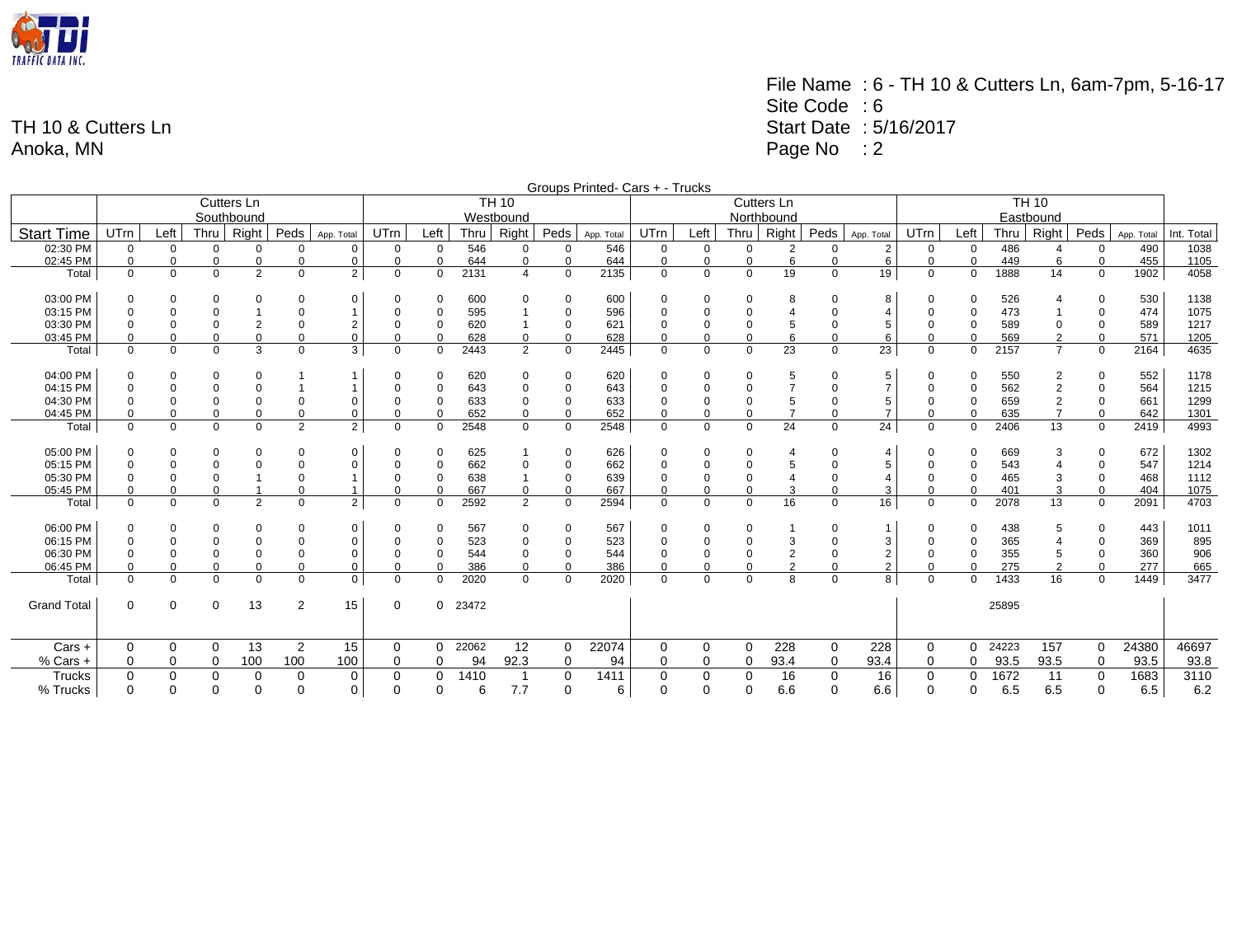

- Site Code : 6
- Start Date : 5/16/2017
- Page No : 3